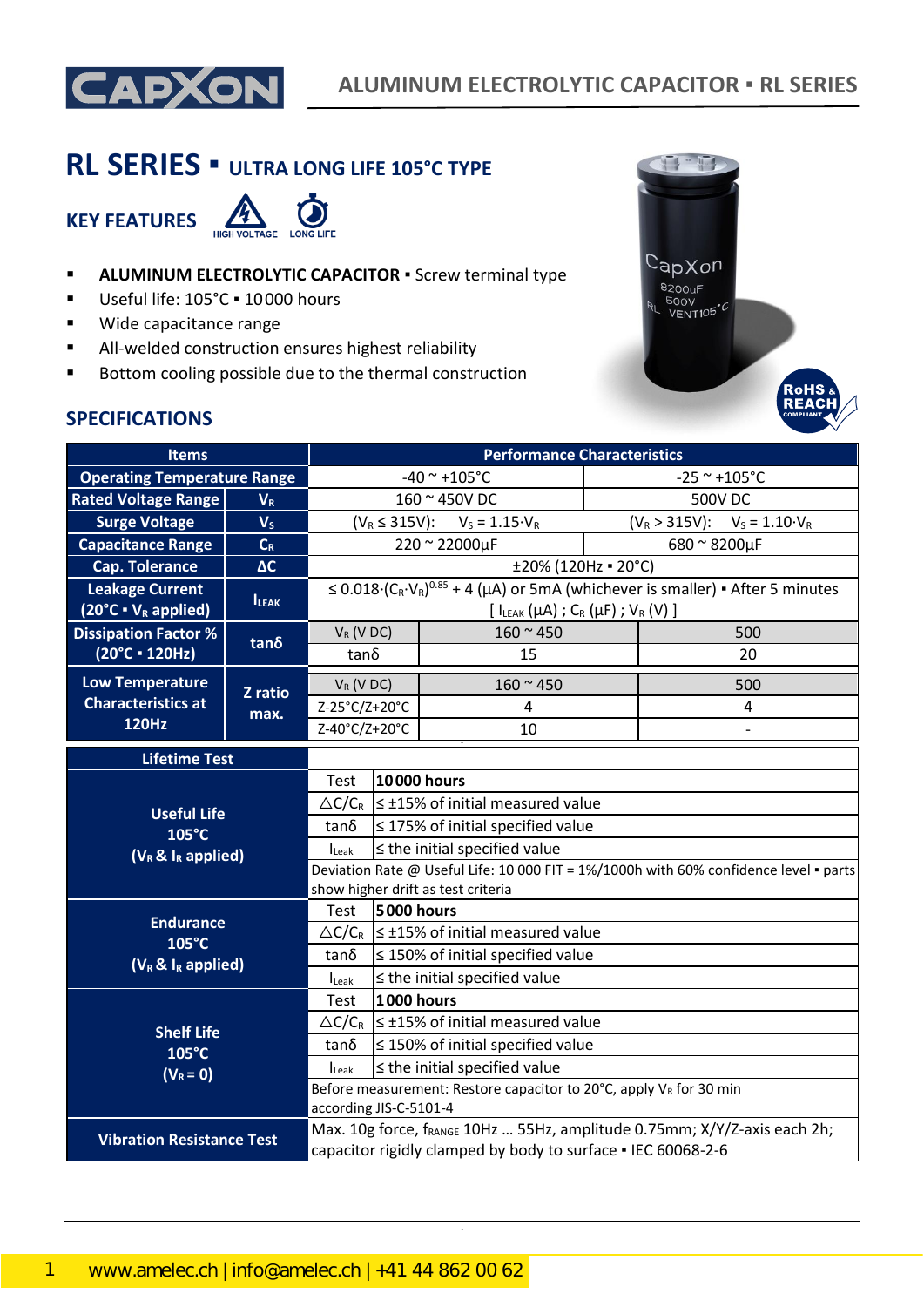

| $V_{R}$<br>(V) | $\mathsf{C}_{\mathsf{R}}$<br>$(\mu F)$ | øD<br>(mm) | L<br>(mm) | Typ. ESR<br>+20°C = 120Hz<br>$(m\Omega)$ | Max. ESR<br>+20°C = 120Hz<br>$(m\Omega)$ | $I_R$ • Max.<br><b>Ripple Current</b><br>+105°C · 120Hz<br>(mA rms) | <b>CapXon Part Number</b> |
|----------------|----------------------------------------|------------|-----------|------------------------------------------|------------------------------------------|---------------------------------------------------------------------|---------------------------|
|                | 680                                    | 35         | 50        | 150                                      | 290                                      | 1600                                                                | RL681M160P500             |
|                | 820                                    | 35         | 80        | 120                                      | 240                                      | 2200                                                                | RL821M160P800             |
|                | 1000                                   | 35         | 80        | 100                                      | 200                                      | 2500                                                                | RL102M160P800             |
|                | 1200                                   | 35         | 80        | 87                                       | 170                                      | 2700                                                                | RL122M160P800             |
|                | 1500                                   | 35         | 80        | 67                                       | 130                                      | 2900                                                                | RL152M160P800             |
|                | 1800                                   | 35         | 100       | 56                                       | 110                                      | 3600                                                                | RL182M160PA00             |
|                | 2200                                   | 35         | 120       | 46                                       | 90                                       | 4200                                                                | RL222M160PA20             |
|                | 2700                                   | 35         | 120       | 38                                       | 74                                       | 4600                                                                | RL272M160PA20             |
| 160            | 3300                                   | 51         | 100       | 31                                       | 60                                       | 5800                                                                | RL332M160RA00             |
|                | 3900                                   | 51         | 120       | 26                                       | 51                                       | 6800                                                                | RL392M160RA20             |
|                | 4700                                   | 51         | 120       | 22                                       | 42                                       | 7500                                                                | RL472M160RA20             |
|                | 5600                                   | 51         | 120       | 18                                       | 36                                       | 8300                                                                | RL562M160RA20             |
|                | 6800                                   | 63.5       | 120       | 15                                       | 29                                       | 10200                                                               | RL682M160SA20             |
|                | 8200                                   | 76.2       | 100       | 12                                       | 24                                       | 11500                                                               | RL822M160TA00             |
|                | 10000                                  | 76.2       | 120       | 10                                       | 20                                       | 13000                                                               | RL103M160TA20             |
|                | 12000                                  | 76.2       | 140       | 9                                        | 17                                       | 14500                                                               | RL123M160TA40             |
|                | 15000                                  | 89         | 140       | $\overline{7}$                           | 13                                       | 17300                                                               | RL153M160XA40             |
|                | 470                                    | 35         | 50        | 220                                      | 420                                      | 1300                                                                | RL471M200P500             |
|                | 560                                    | 35         | 80        | 180                                      | 360                                      | 1700                                                                | RL561M200P800             |
|                | 680                                    | 35         | 80        | 150                                      | 290                                      | 1900                                                                | RL681M200P800             |
|                | 820                                    | 35         | 80        | 120                                      | 240                                      | 2100                                                                | RL821M200P800             |
|                | 1000                                   | 35         | 100       | 100                                      | 200                                      | 2600                                                                | RL102M200PA00             |
|                | 1200                                   | 35         | 120       | 87                                       | 170                                      | 3100                                                                | RL122M200PA20             |
|                | 1500                                   | 35         | 120       | 67                                       | 130                                      | 3500                                                                | RL152M200PA20             |
|                | 1800                                   | 51         | 80        | 56                                       | 110                                      | 3800                                                                | RL182M200R800             |
| 200            | 2200                                   | 51         | 100       | 46                                       | 90                                       | 4700                                                                | RL222M200RA00             |
|                | 2700                                   | 51         | 120       | 38                                       | 74                                       | 5700                                                                | RL272M200RA20             |
|                | 3300                                   | 51         | 120       | 31                                       | 60                                       | 6200                                                                | RL332M200RA20             |
|                | 3900                                   | 63.5       | 100       | 26                                       | 51                                       | 7100                                                                | RL392M200SA00             |
|                | 4700                                   | 63.5       | 120       | 22                                       | 42                                       | 8300                                                                | RL472M200SA20             |
|                | 5600                                   | 76.2       | 100       | 18                                       | 36                                       | 9400                                                                | RL562M200TA00             |
|                | 6800                                   | 76.2       | 120       | 15                                       | 29                                       | 11000                                                               | RL682M200TA20             |
|                | 8200                                   | 76.2       | 140       | 12                                       | 24                                       | 13000                                                               | RL822M200TA40             |
|                | 10000                                  | 89         | 140       | 10                                       | 20                                       | 15800                                                               | RL103M200XA40             |
|                | 330                                    | 35         | 50        | 310                                      | 600                                      | 1100                                                                | RL331M250P500             |
|                | 390                                    | 35         | 80        | 260                                      | 510                                      | 1500                                                                | RL391M250P800             |
|                | 470                                    | 35         | 80        | 220                                      | 420                                      | 1600                                                                | RL471M250P800             |
|                | 560                                    | 35         | 80        | 180                                      | 360                                      | 1800                                                                | RL561M250P800             |
| 250            | 680                                    | 35         | 100       | 150                                      | 290                                      | 2100                                                                | RL681M250PA00             |
|                | 820                                    | 35         | 100       | 120                                      | 240                                      | 2300                                                                | RL821M250PA00             |
|                | 1000                                   | 35         | 120       | 100                                      | 200                                      | 2800                                                                | RL102M250PA20             |
|                | 1200                                   | 51         | 80        | 87                                       | 170                                      | 3200                                                                | RL122M250R800             |
|                | 1500                                   | 51         | 100       | 67                                       | 130                                      | 3900                                                                | RL152M250RA00             |
|                | 1800                                   | 51         | 120       | 56                                       | 110                                      | 4600                                                                | RL182M250RA20□□□          |

CapXon\_Ver. 002 – 09/09/2020 2 Document Number: RL series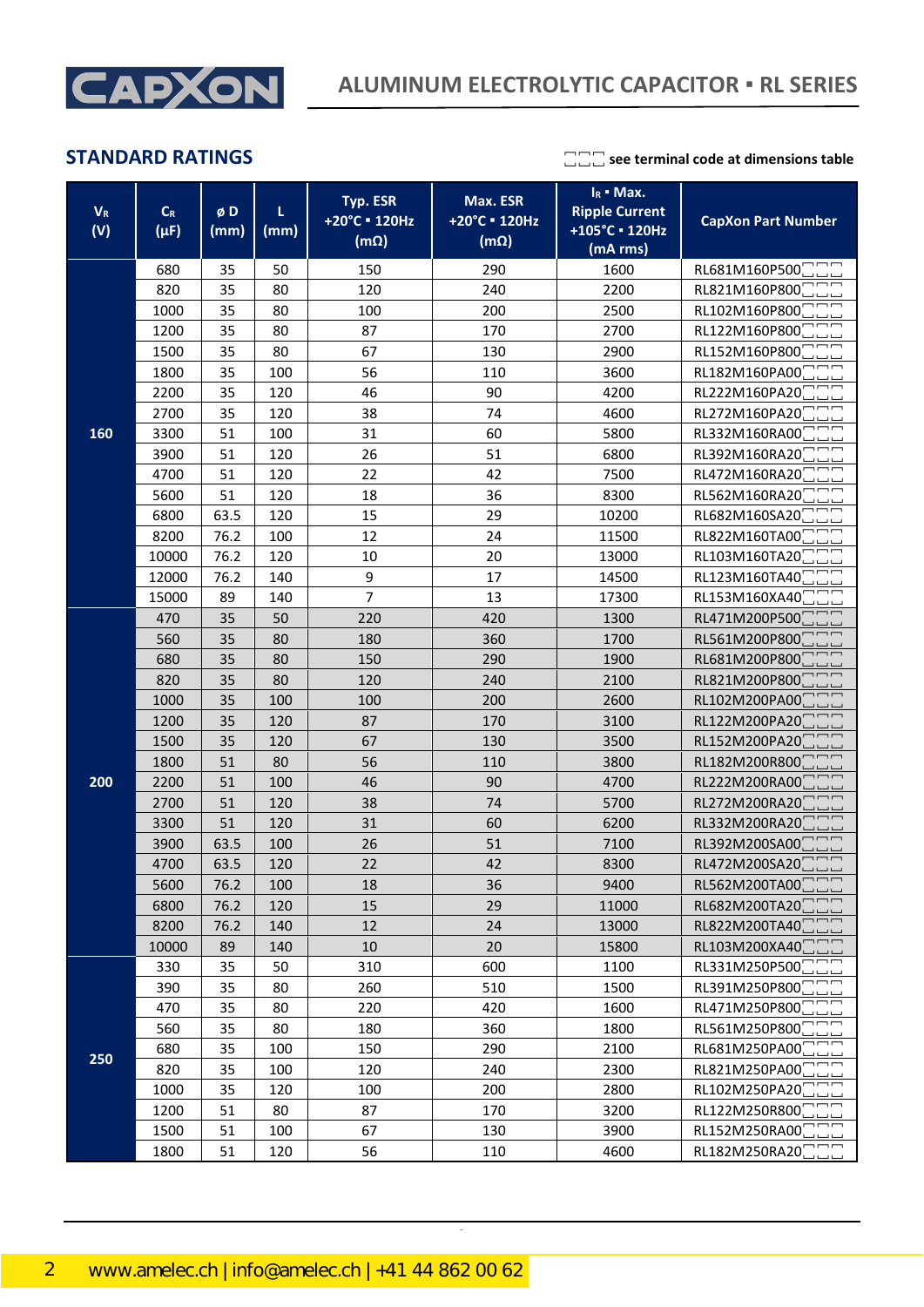

| $V_R$<br>(V) | $\mathsf{C}_{\mathsf{R}}$<br>$(\mu F)$ | øD<br>(mm) | τ<br>(mm) | Typ. ESR<br>+20°C = 120Hz<br>$(m\Omega)$ | Max. ESR<br>+20°C = 120Hz<br>$(m\Omega)$ | $I_R$ = Max.<br><b>Ripple Current</b><br>+105°C · 120Hz<br>(mA rms) | <b>CapXon Part Number</b> |
|--------------|----------------------------------------|------------|-----------|------------------------------------------|------------------------------------------|---------------------------------------------------------------------|---------------------------|
|              | 2200                                   | 51         | 120       | 46                                       | 90                                       | 5100                                                                | RL222M250RA20             |
|              | 2700                                   | 63.5       | 100       | 38                                       | 74                                       | 6000                                                                | RL272M250SA00             |
|              | 3300                                   | 63.5       | 120       | 31                                       | 60                                       | 7000                                                                | RL332M250SA20             |
| 250          | 3900                                   | 76.2       | 100       | 26                                       | 51                                       | 7900                                                                | RL392M250TA00             |
|              | 4700                                   | 76.2       | 120       | 22                                       | 42                                       | 9200                                                                | RL472M250TA20             |
|              | 5600                                   | 76.2       | 140       | 18                                       | 36                                       | 10700                                                               | RL562M250TA40             |
|              | 6800                                   | 89         | 140       | 15                                       | 29                                       | 12900                                                               | RL682M250XA40             |
|              | 330                                    | 35         | 80        | 310                                      | 600                                      | 2200                                                                | RL331M350P800             |
|              | 470                                    | 35         | 80        | 220                                      | 420                                      | 2900                                                                | RL471M350P800             |
|              | 680                                    | 51         | 60        | 150                                      | 290                                      | 3700                                                                | RL681M350R600             |
|              | 820                                    | 51         | 60        | 120                                      | 240                                      | 3800                                                                | RL821M350R600             |
|              | 1000                                   | 51         | 75        | 100                                      | 200                                      | 6400                                                                | RL102M350R750             |
|              | 1000                                   | 51         | 80        | 100                                      | 200                                      | 6600                                                                | RL102M350R800             |
|              | 1200                                   | 51         | 75        | 87                                       | 170                                      | 6600                                                                | RL122M350R750             |
|              | 1200                                   | 51         | 80        | 87                                       | 170                                      | 6700                                                                | RL122M350R800             |
|              | 1500                                   | 51         | 80        | 67                                       | 130                                      | 8000                                                                | RL152M350R800             |
|              | 1500                                   | 51         | 96        | 67                                       | 130                                      | 8700                                                                | RL152M350R960             |
|              | 1800                                   | 51         | 96        | 56                                       | 110                                      | 8800                                                                | RL182M350R960             |
|              | 1800                                   | 51         | 120       | 56                                       | 110                                      | 9700                                                                | RL182M350RA20             |
|              | 2200                                   | 51         | 98        | 46                                       | 90                                       | 10100                                                               | RL222M350R980             |
|              | 2200                                   | 51         | 120       | 46                                       | 90                                       | 11000                                                               | RL222M350RA20             |
|              | 2700                                   | 51         | 98        | 38                                       | 74                                       | 10500                                                               | RL272M350R980             |
|              | 2700                                   | 51         | 125       | 38                                       | 74                                       | 11700                                                               | RL272M350RA25             |
|              | 2700                                   | 63.5       | 85        | 38                                       | 74                                       | 11900                                                               | RL272M350S850             |
|              | 2700                                   | 63.5       | 100       | 38                                       | 74                                       | 12800                                                               | RL272M350SA00             |
| 350          | 3300                                   | 51         | 118       | 31                                       | 60                                       | 11500                                                               | RL332M350RA18             |
|              | 3300                                   | 51         | 145       | 31                                       | 60                                       | 12600                                                               | RL332M350RA45             |
|              | 3300                                   | 63.5       | 100       | 31                                       | 60                                       | 13800                                                               | RL332M350SA00             |
|              | 3900                                   | 63.5       | 100       | 26                                       | 51                                       | 15100                                                               | RL392M350SA00             |
|              | 3900                                   | 63.5       | 130       | 26                                       | 51                                       | 16900                                                               | RL392M350SA30             |
|              | 3900                                   | 76.2       | 100       | 26                                       | 51                                       | 16700                                                               | RL392M350TA00             |
|              | 4700                                   | 63.5       | 115       | 22                                       | 42                                       | 17900                                                               | RL472M350SA15             |
|              | 4700                                   | 76.2       | 110       | 22                                       | 42                                       | 19400                                                               | RL472M350TA10             |
|              | 5600                                   | 63.5       | 135       | 18                                       | 36                                       | 20500                                                               | RL562M350SA35             |
|              | 5600                                   | 63.5       | 170       | 18                                       | 36                                       | 22800                                                               | RL562M350SA70             |
|              | 5600                                   | 76.2       | 125       | 18                                       | 36                                       | 22200                                                               | RL562M350TA25             |
|              | 5600                                   | 89         | 105       | 18                                       | 36                                       | 24100                                                               | RL562M350XA05             |
|              | 6800                                   | 63.5       | 189       | 15                                       | 29                                       | 26400                                                               | RL682M350SA89             |
|              | 6800                                   | 76.2       | 125       | 15                                       | 29                                       | 24300                                                               | RL682M350TA25             |
|              | 6800                                   | 76.2       | 150       | 15                                       | 29                                       | 26300                                                               | RL682M350TA50             |
|              | 6800                                   | 89         | 119       | 15                                       | 29                                       | 27300                                                               | RL682M350XA19             |
|              | 8200                                   | 63.5       | 244       | 12                                       | 24                                       | 32500                                                               | RL822M350SB44             |
|              | 8200                                   | 76.2       | 136       | 12                                       | 24                                       | 27500                                                               | RL822M350TA36             |
|              | 8200                                   | 76.2       | 170       | 12                                       | 24                                       | 30400                                                               | RL822M350TA70             |

CapXon\_Ver. 002 – 09/09/2020 3 Document Number: RL series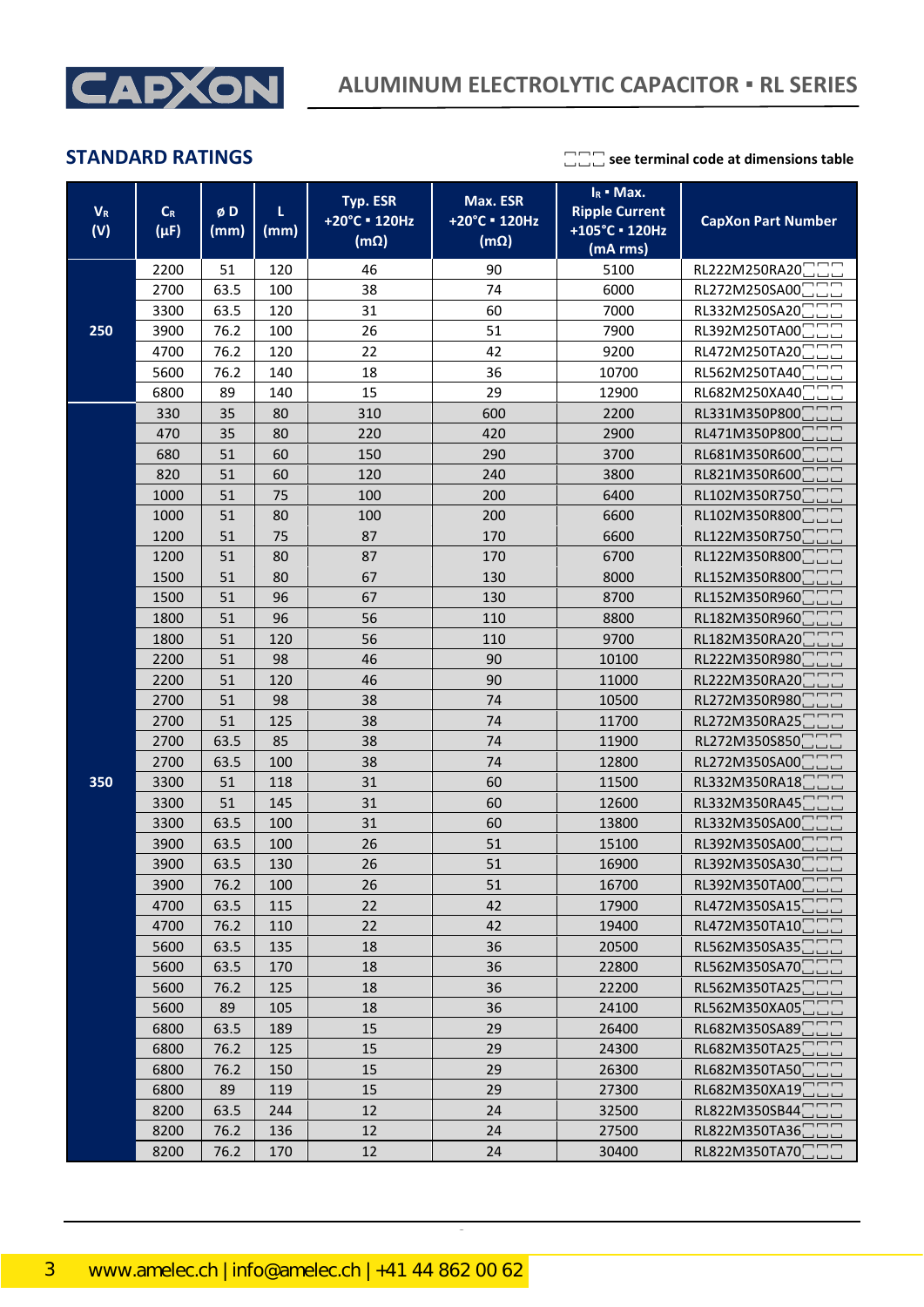

| $V_{R}$<br>(V) | $C_R$<br>$(\mu F)$ | øD<br>(mm) | L<br>(mm) | Typ. ESR<br>+20°C = 120Hz<br>$(m\Omega)$ | Max. ESR<br>+20°C = 120Hz<br>$(m\Omega)$ | $I_R$ = Max.<br><b>Ripple Current</b><br>+105°C · 120Hz<br>(mA rms) | <b>CapXon Part Number</b>      |  |
|----------------|--------------------|------------|-----------|------------------------------------------|------------------------------------------|---------------------------------------------------------------------|--------------------------------|--|
|                | 8200               | 89         | 120       | 12                                       | 24                                       | 28500                                                               | RL822M350XA20 <sup>-</sup>     |  |
|                | 8200               | 89         | 150       | 12                                       | 24                                       | 31400                                                               | RL822M350XA50                  |  |
|                | 10000              | 76.2       | 190       | 10                                       | 20                                       | 31600                                                               | RL103M350TA90                  |  |
|                | 10000              | 76.2       | 220       | 10                                       | 20                                       | 33800                                                               | RL103M350TB20                  |  |
|                | 10000              | 89         | 136       | 10                                       | 20                                       | 29700                                                               | RL103M350XA36                  |  |
|                | 10000              | 89         | 170       | 10                                       | 20                                       | 32700                                                               | RL103M350XA70                  |  |
|                | 12000              | 76.2       | 240       | 9                                        | 17                                       | 35300                                                               | RL123M350TB40                  |  |
|                | 12000              | 89         | 136       | 9                                        | 17                                       | 29800                                                               | RL123M350XA36                  |  |
|                | 12000              | 89         | 190       | 9                                        | 17                                       | 34300                                                               | RL123M350XA90                  |  |
| 350            | 12000              | 100        | 190       | 9                                        | 17                                       | 36800                                                               | RL123M350DA90                  |  |
|                | 15000              | 89         | 176       | $\overline{7}$                           | 13                                       | 39000                                                               | RL153M350XA76                  |  |
|                | 15000              | 89         | 220       | $\overline{7}$                           | 13                                       | 43000                                                               | RL153M350XB20                  |  |
|                | 15000              | 100        | 250       | $\overline{\mathcal{I}}$                 | 13                                       | 48700                                                               | RL153M350DB50                  |  |
|                | 18000              | 89         | 186       | 6                                        | 11                                       | 40000                                                               | RL183M350XA86                  |  |
|                | 18000              | 89         | 240       | 6                                        | 11                                       | 44900                                                               | RL183M350XB40                  |  |
|                | 22000              | 89         | 230       | 5                                        | 9                                        | 45200                                                               | RL223M350XB30                  |  |
|                | 22000              | 89         | 270       | 5                                        | 9                                        | 48700                                                               | RL223M350XB70                  |  |
|                | 22000<br>100       |            | 250       | 5<br>9                                   |                                          | 50000                                                               | RL223M350DB50                  |  |
|                | 220                | 35         | 80        | 460                                      | 900                                      | 1700                                                                | RL221M400P800                  |  |
|                | 330                | 35         | 80        | 310                                      | 600                                      | 2400                                                                | RL331M400P800                  |  |
|                | 470                | 35         | 100       | 220                                      | 420                                      | 3200                                                                | RL471M400PA00                  |  |
|                | 680                | 51         | 60        | 150                                      | 290                                      | 3800                                                                | RL681M400R600                  |  |
|                | 680                | 51         | 80        | 150                                      | 290                                      | 4300                                                                | RL681M400R800                  |  |
|                | 1000               | 51         | 75        | 100                                      | 200                                      | 6500                                                                | RL102M400R750                  |  |
|                | 1000               | 51         | 80        | 100                                      | 200                                      | 6700                                                                |                                |  |
|                |                    | 51         | 80        | 87                                       | 170                                      | 7000                                                                | RL102M400R800                  |  |
|                | 1200               |            | 96        |                                          |                                          |                                                                     | RL122M400R800<br>RL122M400R960 |  |
|                | 1200               | 51         |           | 87                                       | 170                                      | 7700                                                                |                                |  |
|                | 1500               | 51         | 96        | 67                                       | 130                                      | 8800                                                                | RL152M400R960                  |  |
|                | 1500               | 51         | 115       | 67                                       | 130                                      | 9500                                                                | RL152M400RA15                  |  |
|                | 1800               | 51         | 105       | 56                                       | 110                                      | 9600                                                                | RL182M400RA05                  |  |
| 400            | 1800               | 51         | 140       | 56                                       | 110                                      | 10800                                                               | RL182M400RA40                  |  |
|                | 1800               | 63.5       | 85        | 56                                       | 110                                      | 9900                                                                | RL182M400S850                  |  |
|                | 2200               | 51         | 105       | 46                                       | 90                                       | 10500                                                               | RL222M400RA05                  |  |
|                | 2200               | 51         | 125       | 46                                       | 90                                       | 11300                                                               | RL222M400RA25                  |  |
|                | 2200               | 63.5       | 85        | 46                                       | 90                                       | 10800                                                               | RL222M400S850                  |  |
|                | 2200               | 63.5       | 100       | 46                                       | 90                                       | 11600                                                               | RL222M400SA00                  |  |
|                | 2700               | 51         | 145       | 38                                       | 74                                       | 13600                                                               | RL272M400RA45                  |  |
|                | 2700               | 63.5       | 90        | 38                                       | 74                                       | 12400                                                               | RL272M400S900                  |  |
|                | 2700               | 63.5       | 115       | 38                                       | 74                                       | 13700                                                               | RL272M400SA15                  |  |
|                | 3300               | 63.5       | 95        | 31                                       | 60<br>14500                              |                                                                     | RL332M400S950                  |  |
|                | 3300               | 63.5       | 130       | 31                                       | 60                                       | 16700                                                               | RL332M400SA30                  |  |
|                | 3300               | 76.2       | 75        | 31                                       | 60                                       | 14700                                                               | RL332M400T750                  |  |
|                | 3300               | 76.2       | 100       | 31                                       | 60                                       | 16500                                                               | RL332M400TA00                  |  |
|                | 3900               | 63.5       | 100       | 26                                       | 51                                       | 15800                                                               | RL392M400SA00 <sup>-</sup>     |  |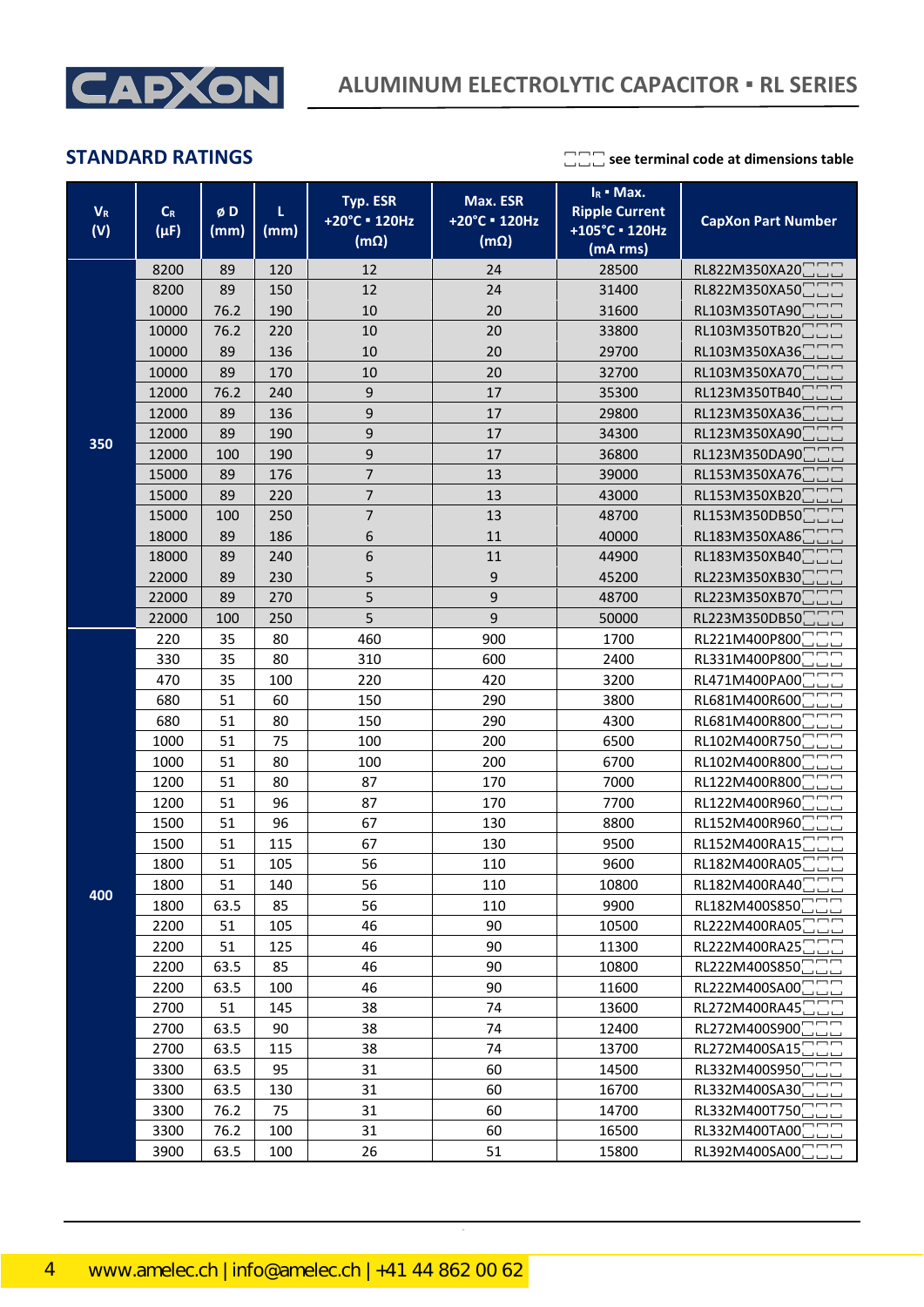

| $V_{R}$<br>(V) | $\mathsf{C}_{\mathsf{R}}$<br>$(\mu F)$ | øD<br>(mm) | L<br>(mm) | Typ. ESR<br>+20°C = 120Hz<br>$(m\Omega)$ | Max. ESR<br>+20°C = 120Hz<br>$(m\Omega)$ | $I_R$ • Max.<br><b>Ripple Current</b><br>+105°C · 120Hz<br>(mA rms) | <b>CapXon Part Number</b>  |
|----------------|----------------------------------------|------------|-----------|------------------------------------------|------------------------------------------|---------------------------------------------------------------------|----------------------------|
|                | 3900                                   | 63.5       | 150       | 26                                       | 51                                       | 18900                                                               | RL392M400SA50              |
|                | 3900                                   | 76.2       | 85        | 26                                       | 51                                       | 15300                                                               | RL392M400T850              |
|                | 3900                                   | 76.2       | 110       | 26                                       | 51                                       | 18300                                                               | RL392M400TA10              |
|                | 3900                                   | 76.2       | 130       | 26                                       | 51                                       | 19700                                                               | RL392M400TA30              |
|                | 4700                                   | 63.5       | 120       | 22                                       | 42                                       | 18600                                                               | RL472M400SA20              |
|                | 4700                                   | 63.5       | 170       | 22                                       | 42                                       | 21700                                                               | RL472M400SA70              |
|                | 4700                                   | 76.2       | 95        | 22                                       | 42                                       | 18600                                                               | RL472M400T950              |
|                | 4700                                   | 76.2       | 130       | 22                                       | 42                                       | 21200                                                               | RL472M400TA30              |
|                | 5600                                   | 63.5       | 135       | 18                                       | 36                                       | 22100                                                               | RL562M400SA35              |
|                | 5600                                   | 63.5       | 190       | 18                                       | 36                                       | 25800                                                               | RL562M400SA90              |
|                | 5600                                   | 76.2       | 105       | 18                                       | 36                                       | 21900                                                               | RL562M400TA05              |
|                | 5600                                   | 76.2       | 150       | 18                                       | 36                                       | 25600                                                               | RL562M400TA50              |
|                | 5600                                   | 89         | 105       | 18                                       | 36                                       | 24300                                                               | RL562M400XA05              |
|                | 6800                                   | 63.5       | 250       | 15                                       | 29                                       | 31200                                                               | RL682M400SB50              |
|                | 6800                                   | 76.2       | 125       | 15                                       | 29                                       | 25200                                                               | RL682M400TA25              |
|                | 6800                                   | 76.2       | 170       | 15                                       | 29                                       | 28900                                                               | RL682M400TA70              |
|                | 6800                                   | 89         | 105       | 15                                       | 29                                       | 25900                                                               | RL682M400XA05              |
|                | 6800                                   | 89         | 125       | 15                                       | 29                                       | 27900                                                               | RL682M400XA25              |
|                | 6800                                   | 89         | 140       | 15                                       | 29                                       | 29300                                                               | RL682M400XA40              |
| 400            | 6800                                   | 89         | 150       | 15                                       | 29                                       | 31000                                                               | RL682M400XA50              |
|                | 6800                                   | 89         | 155       | 15                                       | 29                                       | 31400                                                               | RL682M400XA55              |
|                | 8200                                   | 76.2       | 170       | 12                                       | 24                                       | 30600                                                               | RL822M400TA70              |
|                | 8200                                   | 76.2       | 210       | 12                                       | 24                                       | 33700                                                               | RL822M400TB10              |
|                | 8200                                   | 89         | 115       | 12                                       | 24                                       | 28200                                                               | RL822M400XA15              |
|                | 8200                                   | 89         | 125       | 12                                       | 24                                       | 29200                                                               | RL822M400XA25              |
|                | 8200                                   | 89         | 160       | 12                                       | 24                                       | 32500                                                               | RL822M400XA60              |
|                | 8200                                   | 89         | 170       | 12                                       | 24                                       | 33400                                                               | RL822M400XA70              |
|                | 10000                                  | 76.2       | 220       | $10\,$                                   | 20                                       | 36400                                                               | RL103M400TB20              |
|                | 10000                                  | 89         | 135       | 10                                       | 20                                       | 31900                                                               | RL103M400XA35              |
|                | 10000                                  | 89         | 190       | 10                                       | 20                                       | 37100                                                               | RL103M400XA90              |
|                | 10000                                  | 100        | 190       | 10                                       | 20                                       | 39600                                                               | RL103M400DA90              |
|                | 12000                                  | 89         | 165       | 9                                        | 17                                       | 36800                                                               | RL123M400XA65              |
|                | 12000                                  | 89         | 190       | 9                                        | 17                                       | 39100                                                               | RL123M400XA90              |
|                | 12000                                  | 89         | 220       | 9                                        | 17                                       | 41800                                                               | RL123M400XB20              |
|                | 12000                                  | 100        | 220       | 9                                        | 17                                       | 44600                                                               | RL123M400DB20              |
|                | 15000                                  | 89         | 195       | 7                                        | 13                                       | 39600                                                               | RL153M400XA95              |
|                | 15000                                  | 89         | 240       | 7                                        | 13                                       | 43500                                                               | RL153M400XB40              |
|                | 15000                                  | 100        | 220       | $\overline{7}$                           | 13                                       | 44600                                                               | RL153M400DB20              |
|                | 18000                                  | 89         | 235       | 6                                        | 11                                       | 44000                                                               | RL183M400XB35              |
|                | 18000                                  | 89         | 270       | 6                                        | 11                                       | 46900                                                               | RL183M400XB70              |
|                | 220                                    | 35         | 80        | 460                                      | 900                                      | 1900                                                                | RL221M450P800              |
| 450            | 330                                    | 35         | 100       | 310                                      | 600                                      | 2500                                                                | RL331M450PA00              |
|                | 470                                    | 51         | 60        | 220                                      | 420                                      | 3000                                                                | RL471M450R600              |
|                | 560                                    | 51         | 60        | 180                                      | 360                                      | 3300                                                                | RL561M450R600 <sup>-</sup> |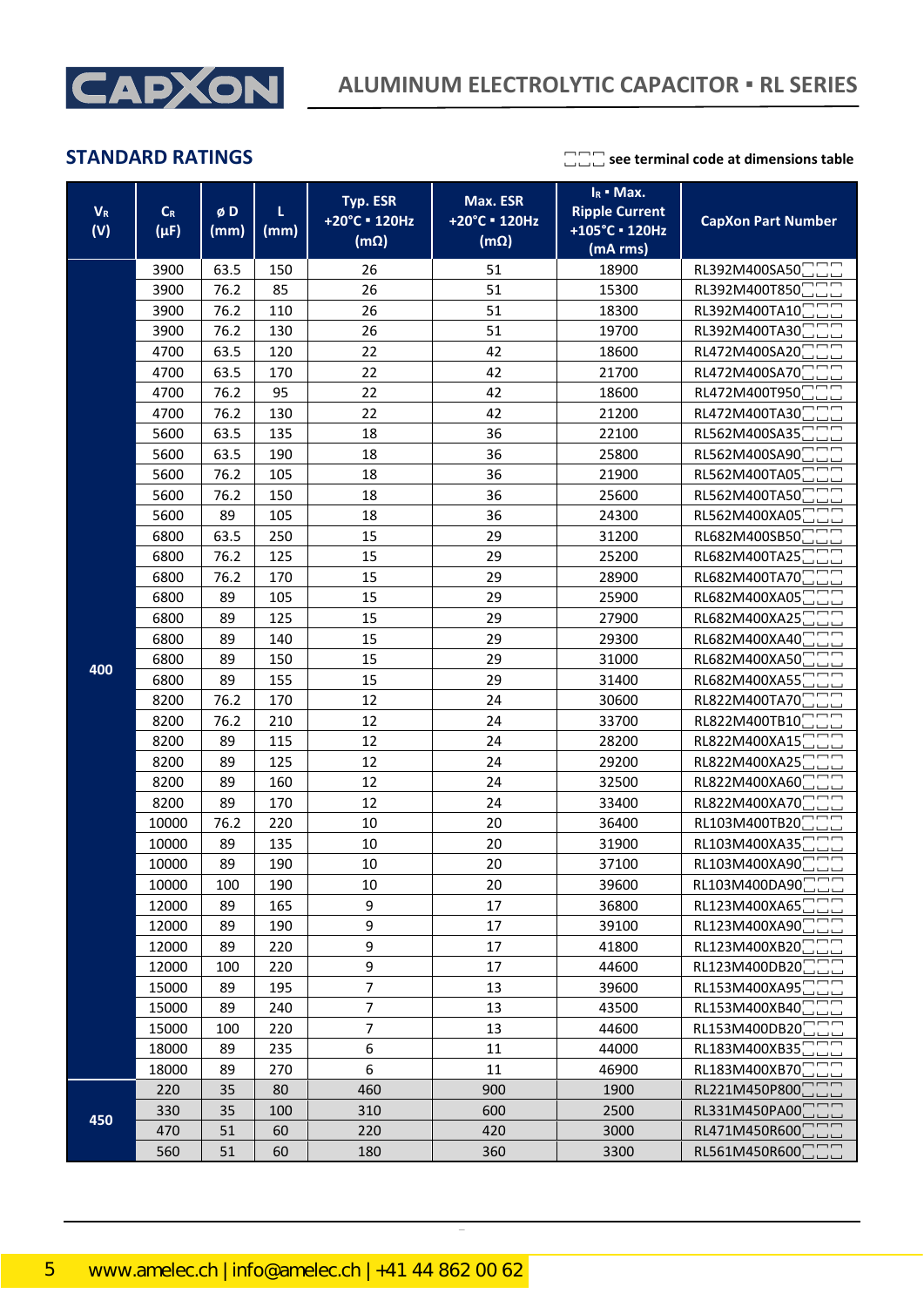

| $V_{R}$<br>(V) | $\mathsf{C}_{\mathsf{R}}$<br>$(\mu F)$ | øD<br>(mm) | τ<br>(mm) | Typ. ESR<br>+20°C = 120Hz<br>$(m\Omega)$ | Max. ESR<br>+20°C = 120Hz<br>$(m\Omega)$ | $I_R$ = Max.<br><b>Ripple Current</b><br>+105°C · 120Hz<br>(mA rms) | <b>CapXon Part Number</b> |
|----------------|----------------------------------------|------------|-----------|------------------------------------------|------------------------------------------|---------------------------------------------------------------------|---------------------------|
|                | 680                                    | 51         | 85        | 150                                      | 290                                      | 4500                                                                | RL681M450R850             |
|                | 1000                                   | 51         | 85        | 100                                      | 200                                      | 6900                                                                | RL102M450R850             |
|                | 1000                                   | 51         | 105       | 100                                      | 200                                      | 7600                                                                | RL102M450RA05             |
|                | 1200                                   | 51         | 85        | 87                                       | 170                                      | 7400                                                                | RL122M450R850             |
|                | 1200                                   | 51         | 115       | 87                                       | 170                                      | 8500                                                                | RL122M450RA15             |
|                | 1500                                   | 51         | 100       | 67                                       | 130                                      | 9100                                                                | RL152M450RA00             |
|                | 1500                                   | 51         | 115       | 67                                       | 130                                      | 9600                                                                | RL152M450RA15             |
|                | 1800                                   | 51         | 100       | 56                                       | 110                                      | 9500                                                                | RL182M450RA00             |
|                | 1800                                   | 63.5       | 85        | 56                                       | 110                                      | 10000                                                               | RL182M450S850             |
|                | 2200                                   | 51         | 120       | 46                                       | 90                                       | 11500                                                               | RL222M450RA20             |
|                | 2200                                   | 63.5       | 100       | 46                                       | 90                                       | 12000                                                               | RL222M450SA00             |
|                | 2700                                   | 51         | 143       | 38                                       | 74                                       | 13800                                                               | RL272M450RA43             |
|                | 2700                                   | 63.5       | 100       | 38                                       | 74                                       | 13200                                                               | RL272M450SA00             |
|                | 2700                                   | 63.5       | 130       | 38                                       | 74                                       | 14800                                                               | RL272M450SA30             |
|                | 2700                                   | 76.2       | 85        | 38                                       | 74                                       | 13700                                                               | RL272M450T850             |
|                | 2700                                   | 76.2       | 115       | 38                                       | 74                                       | 15600                                                               | RL272M450TA15             |
|                | 3300                                   | 63.5       | 115       | 31                                       | 60                                       | 14700                                                               | RL332M450SA15             |
|                | 3300                                   | 63.5       | 150       | 31                                       | 60                                       | 16600                                                               | RL332M450SA50             |
|                | 3300                                   | 76.2       | 95        | 31                                       | 60                                       | 16200                                                               | RL332M450T950             |
|                | 3300                                   | 76.2       | 130       | 31                                       | 60                                       | 18500                                                               | RL332M450TA30             |
|                | 3900                                   | 63.5       | 135       | 26                                       | 51                                       | 18000                                                               | RL392M450SA35             |
| 450            | 3900                                   | 63.5       | 170       | 26                                       | 51                                       | 20000                                                               | RL392M450SA70             |
|                | 3900                                   | 76.2       | 105       | 26                                       | 51                                       | 17900                                                               | RL392M450TA05             |
|                | 3900                                   | 76.2       | 130       | 26                                       | 51                                       | 19800                                                               | RL392M450TA30             |
|                | 3900                                   | 89         | 105       | 26                                       | 51                                       | 19600                                                               | RL392M450XA05             |
|                | 4700                                   | 63.5       | 165       | 22                                       | 42                                       | 21600                                                               | RL472M450SA65             |
|                | 4700                                   | 76.2       | 115       | 22                                       | 42                                       | 20400                                                               | RL472M450TA15             |
|                | 4700                                   | 76.2       | 130       | 22                                       | 42                                       | 21500                                                               | RL472M450TA30             |
|                | 4700                                   | 76.2       | 150       | 22                                       | 42                                       | 22900                                                               | RL472M450TA50             |
|                | 4700                                   | 89         | 105       | 22                                       | 42                                       | 21500                                                               | RL472M450XA05             |
|                | 5600                                   | 63.5       | 244       | 18                                       | 36                                       | 29400                                                               | RL562M450SB44             |
|                | 5600                                   | 76.2       | 135       | 18                                       | 36                                       | 22500                                                               | RL562M450TA35             |
|                | 5600                                   | 76.2       | 150       | 18                                       | 36                                       | 25900                                                               | RL562M450TA50             |
|                | 5600                                   | 76.2       | 190       | 18                                       | 36                                       | 28800                                                               | RL562M450TA90             |
|                | 5600                                   | 89         | 105       | 18                                       | 36                                       | 24800                                                               | RL562M450XA05             |
|                | 5600                                   | 89         | 125       | 18                                       | 36                                       | 26100                                                               | RL562M450XA25             |
|                | 5600                                   | 89         | 150       | 18                                       | 36                                       | 28900                                                               | RL562M450XA50             |
|                | 6800                                   | 76.2       | 170       | 15                                       | 29                                       | 29000                                                               | RL682M450TA70             |
|                | 6800                                   | 76.2       | 190       | 15                                       | 29                                       | 30500                                                               | RL682M450TA90             |
|                | 6800                                   | 76.2       | 220       | 15                                       | 29                                       | 32600                                                               | RL682M450TB20             |
|                | 6800                                   | 89         | 115       | 15                                       | 29                                       | 26700                                                               | RL682M450XA15             |
|                | 6800                                   | 89         | 125       | 15<br>29                                 |                                          | 27700                                                               | RL682M450XA25             |
|                | 6800                                   | 89         | 170       | 15                                       | 29                                       | 31600                                                               | RL682M450XA70             |
|                | 8200                                   | 76.2       | 195       | 12                                       | 24                                       | 33600                                                               | RL822M450TA95□□□          |

CapXon\_Ver. 002 – 09/09/2020 6 Document Number: RL series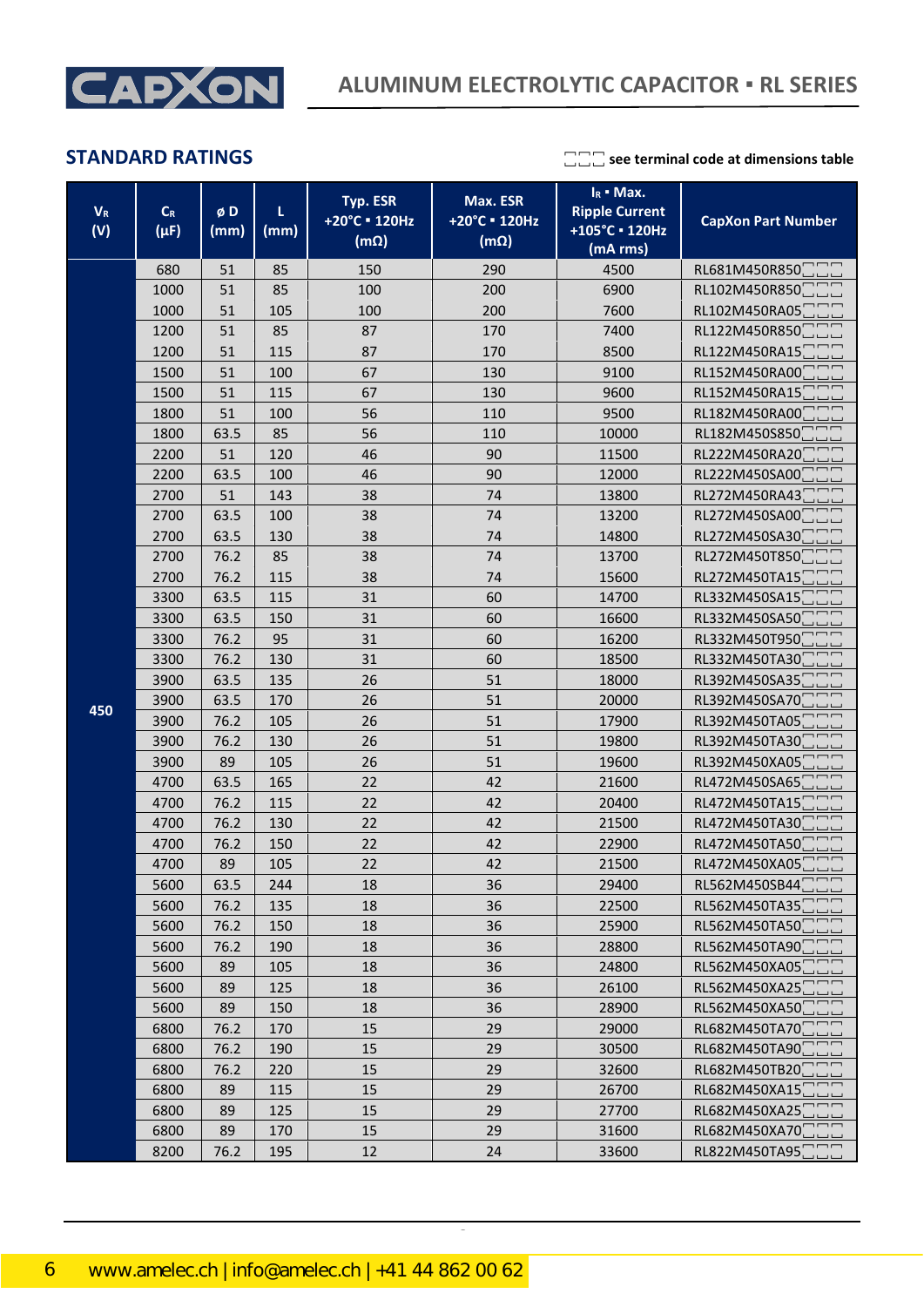

| $\mathbf{V}_\text{R}$<br>(V) | $\mathsf{C}_{\mathsf{R}}$<br>$(\mu F)$ | øD<br>(mm) | L.<br>(mm) | Typ. ESR<br>+20°C = 120Hz<br>$(m\Omega)$ | Max. ESR<br>+20°C = 120Hz<br>$\overline{(m\Omega)}$ | $I_R$ • Max.<br><b>Ripple Current</b><br>+105°C · 120Hz<br>(mA rms) | <b>CapXon Part Number</b> |
|------------------------------|----------------------------------------|------------|------------|------------------------------------------|-----------------------------------------------------|---------------------------------------------------------------------|---------------------------|
|                              | 8200                                   | 76.2       | 240        | 12                                       | 24                                                  | 37000                                                               | RL822M450TB40             |
|                              | 8200                                   | 89         | 145        | 12                                       | 24                                                  | 32100                                                               | RL822M450XA45             |
|                              | 8200                                   | 89         | 190        | 12                                       | 24                                                  | 36200                                                               | RL822M450XA90             |
|                              | 10000                                  | 89         | 165        | 10                                       | 20                                                  | 34900                                                               | RL103M450XA65             |
|                              | 10000                                  | 89         | 190        | 10                                       | 20                                                  | 37200                                                               | RL103M450XA90             |
| 450                          | 10000                                  | 89         | 220        | 10                                       | 20                                                  | 39700                                                               | RL103M450XB20             |
|                              | 10000                                  | 100        | 220        | 10                                       | 20                                                  | 42300                                                               | RL103M450DB20             |
|                              | 12000                                  | 89         | 195        | 9                                        | 17                                                  | 39400                                                               | RL123M450XA95             |
|                              | 12000                                  | 89         | 230        | 9                                        | 17                                                  | 42500                                                               | RL123M450XB30             |
|                              | 12000                                  | 100        | 250        | 9                                        | 17                                                  | 47000                                                               | RL123M450DB50             |
|                              | 15000                                  | 89         | 235        | $\overline{7}$                           | 13                                                  | 44400                                                               | RL153M450XB35             |
|                              | 15000                                  | 89         | 250        | $\overline{7}$                           | 13                                                  | 45700                                                               | RL153M450XB50             |
|                              | 680                                    | 51         | 75         | 200                                      | 390                                                 | 4100                                                                | RL681M500R750             |
|                              | 1000                                   | 51         | 90         | 140                                      | 270                                                 | 5100                                                                | RL102M500R900             |
|                              | 1200                                   | 51         | 115        | 110                                      | 220                                                 | 5900                                                                | RL122M500RA15             |
|                              | 1200                                   | 63.5       | 80         | 110                                      | 220                                                 | 5700                                                                | RL122M500S800             |
|                              | 1500                                   | 51         | 135        | 92                                       | 180                                                 | 7100                                                                | RL152M500RA35             |
|                              | 1500                                   | 63.5       | 90         | 92                                       | 180                                                 | 6700                                                                | RL152M500S900             |
|                              | 1800                                   | 63.5       | 100        | 77                                       | 150                                                 | 7800                                                                | RL182M500SA00             |
|                              | 1800                                   | 76.2       | 70         | 77                                       | 150                                                 | 7500                                                                | RL182M500T700             |
|                              | 2200                                   | 63.5       | 120        | 62                                       | 120                                                 | 8600                                                                | RL222M500SA20             |
|                              | 2200                                   | 76.2       | 95         | 62                                       | 120                                                 | 8600                                                                | RL222M500T950             |
| 500                          | 2700                                   | 63.5       | 135        | 50                                       | 98                                                  | 9800                                                                | RL272M500SA35             |
|                              | 2700                                   | 76.2       | 105        | 50                                       | 98                                                  | 9700                                                                | RL272M500TA05             |
|                              | 3300                                   | 63.5       | 165        | 41                                       | 80                                                  | 11000                                                               | RL332M500SA65             |
|                              | 3300                                   | 76.2       | 130        | 41                                       | 80                                                  | 11000                                                               | RL332M500TA30             |
|                              | 3900                                   | 76.2       | 145        | 35                                       | 68                                                  | 13100                                                               | RL392M500TA45             |
|                              | 3900                                   | 89         | 105        | 35                                       | 68                                                  | 12500                                                               | RL392M500XA05             |
|                              | 4700                                   | 76.2       | 165        | 29                                       | 56                                                  | 14500                                                               | RL472M500TA65             |
|                              | 4700<br>89<br>125<br>29                |            | 56         | 14000                                    | RL472M500XA25                                       |                                                                     |                           |
|                              | 5600                                   | 89         | 145        | 24                                       | 47                                                  | 15900                                                               | RL562M500XA45             |
|                              | 6800                                   | 89         | 165        | 20                                       | 39                                                  | 18600                                                               | RL682M500XA65             |
|                              | 8200                                   | 89         | 205        | 17                                       | 32                                                  | 20300                                                               | RL822M500XB05             |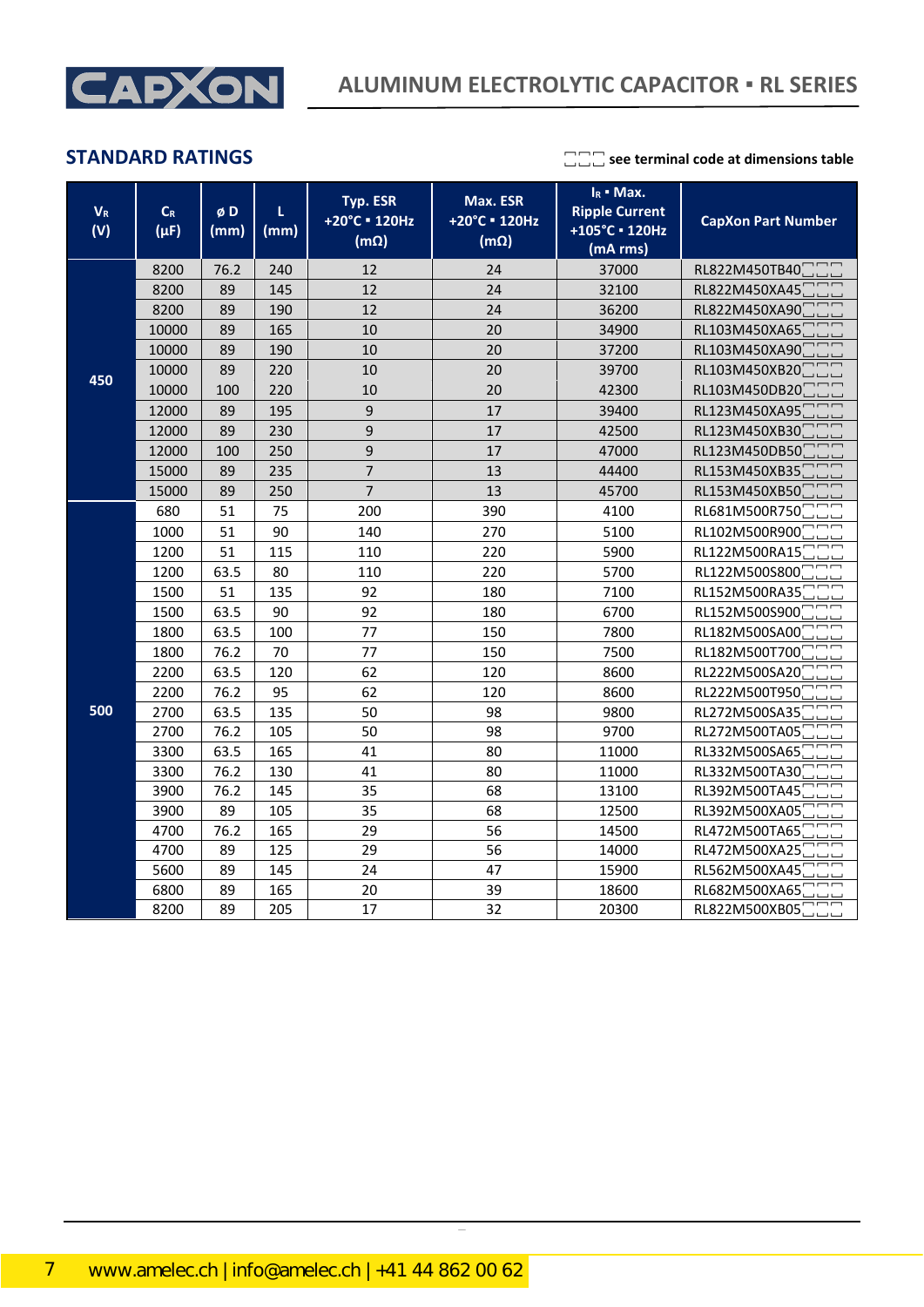

### **DIMENSIONS ▪ Ring clamp mounting ▪ All dimensions in mm**





|                 |           | Dimensions (mm) with insulating sleeve |                       | Min. Full | Max.        | <b>Terminal</b>       |                       |      |
|-----------------|-----------|----------------------------------------|-----------------------|-----------|-------------|-----------------------|-----------------------|------|
| <b>Terminal</b> | $D \pm 2$ | $L \pm 3$                              | $L1 \pm 3$            | D1 max.   | $A \pm 0.5$ | <b>Thread</b><br>(mm) | <b>Torque</b><br>(Nm) | code |
| M <sub>5</sub>  | 35        | $50 - 120$                             | $56.5 \approx 126.5$  | 8.3       | 12.7        | 8                     | 2                     | A50  |
| M <sub>5</sub>  | 51        | $50 - 140$                             | $56.5 \approx 146.5$  | 10.3      | 22          | 8                     | $\overline{2}$        | A50  |
| M <sub>5</sub>  | 63.5      | $80 - 140$                             | $86.5 \approx 146.5$  | 10.3      | 28.6        | 8                     | $\overline{2}$        | A50  |
| M <sub>5</sub>  | 63.5      | $80 \approx 140$                       | $86.5 \approx 146.5$  | 13        | 28.6        | 8                     | $\mathcal{L}$         | A53  |
| M <sub>5</sub>  | 76.2      | $100 \approx 240$                      | $106.5 \approx 246.5$ | 10.3      | 31.8        | 12                    | 2.5                   | A50  |
| M <sub>5</sub>  | 76.2      | $100 - 240$                            | $106.5 \approx 246.5$ | 13        | 31.8        | 12                    | 2.5                   | A53  |
| M6              | 76.2      | $100 \approx 240$                      | $106.5 \approx 246.5$ | 13        | 31.8        | 12                    | 2.5                   | A63  |
| M6              | 76.2      | $100 - 240$                            | $106.5 \approx 246.5$ | 17.5      | 31.8        | 12                    | 2.5                   | A67  |
| M <sub>6</sub>  | 89        | $100 \approx 240$                      | $106.5 \approx 246.5$ | 13        | 31.8        | 12                    | 2.5                   | A63  |
| M <sub>6</sub>  | 89        | $100 - 240$                            | $106.5 \approx 246.5$ | 17.5      | 31.8        | 12                    | 2.5                   | A67  |
| M8              | 100       | $100 \approx 240$                      | $110 - 250$           | 17.5      | 41.5        | 16                    | 5                     | A87  |

## **DIMENSIONS ▪ Threaded stud mounting ▪ All dimensions in mm**





CapXon\_Ver. 002 – 09/09/2020 8 Document Number: RL series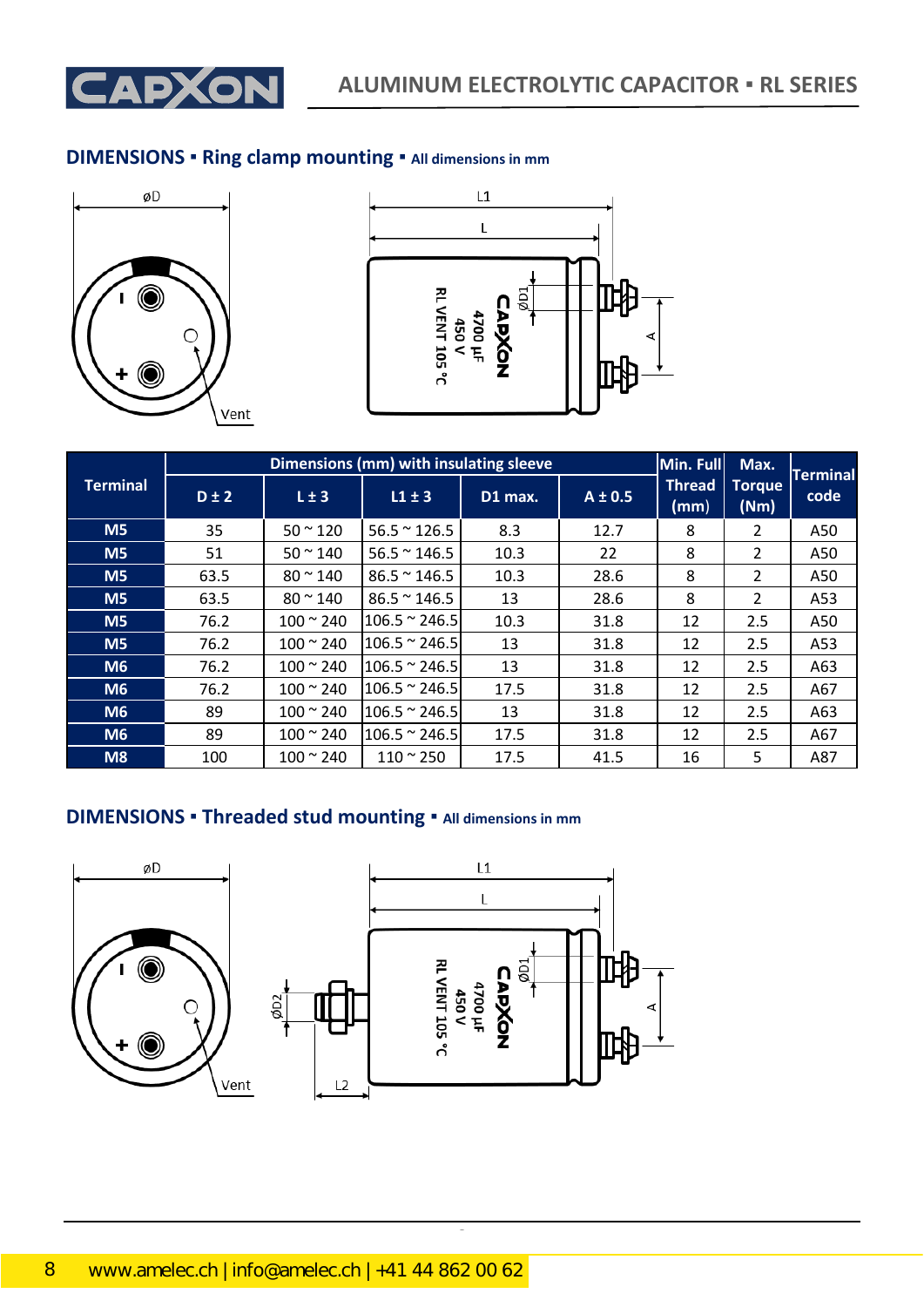



|                 |           |                        | Dimensions (mm) with insulating sleeve |              |                   |                |                | Min. Full             | Max.                  | <b>Terminal</b> |
|-----------------|-----------|------------------------|----------------------------------------|--------------|-------------------|----------------|----------------|-----------------------|-----------------------|-----------------|
| <b>Terminal</b> | $D \pm 2$ | $L \pm 3$              | $L1 \pm 3$                             | $ L2 \pm 1 $ | <b>D1</b><br>max. | D <sub>2</sub> | $A \pm$<br>0.5 | <b>Thread</b><br>(mm) | <b>Torque</b><br>(Nm) | code            |
| M <sub>5</sub>  | 35        | $50 - 120$             | $56.5 \approx 126.5$                   | 12           | 8.3               | M8             | 12.7           | 8                     | 2                     | E50             |
| M <sub>5</sub>  | 51        | $50 - 140$             | $56.5 \approx 146.5$                   | 16           | 10.3              | M12            | 22             | 8                     | $\mathcal{P}$         | E50             |
| M <sub>5</sub>  | 63.5      | $80 \, \degree \, 140$ | $86.5 \approx 146.5$                   | 16           | 10.3              | M12            | 28.6           | 8                     | $\mathcal{P}$         | E50             |
| M <sub>5</sub>  | 63.5      | $80 \approx 140$       | $86.5 \approx 146.5$                   | 16           | 13                | M12            | 28.6           | 8                     | $\overline{2}$        | E53             |
| M <sub>5</sub>  | 76.2      | $100 - 240$            | $106.5 \approx 246.5$                  | 16           | 10.3              | M12            | 31.8           | 12                    | 2.5                   | E50             |
| M <sub>5</sub>  | 76.2      | $100 - 240$            | $106.5 \approx 246.5$                  | 16           | 13                | M12            | 31.8           | 12                    | 2.5                   | E53             |
| M <sub>6</sub>  | 76.2      | $100 \approx 240$      | $106.5 \approx 246.5$                  | 16           | 13                | M12            | 31.8           | 12                    | 2.5                   | E63             |
| M <sub>6</sub>  | 76.2      | $100 \approx 240$      | $106.5 \approx 246.5$                  | 16           | 17.5              | M12            | 31.8           | 12                    | 2.5                   | E67             |
| M6              | 89        | $100 \approx 240$      | $106.5 \approx 246.5$                  | 16           | 13                | M12            | 31.8           | 12                    | 2.5                   | E63             |
| M <sub>6</sub>  | 89        | $100 - 240$            | $106.5 \approx 246.5$                  | 16           | 17.5              | M12            | 31.8           | 12                    | 2.5                   | E67             |
| M8              | 100       | $100 - 240$            | $110 - 250$                            | 16           | 17.5              | M12            | 41.5           | 16                    | 5                     | E87             |

### **DIMENSIONS ▪ Threaded stud mounting ▪ All dimensions in mm**

### **ACCESSORIES**

- The capacitors are supplied with suitable screws, serrated washers and plain washers. Accessories are not fastened to the capacitor.
- Suitable ring clamps and further assembly material see packaging information "Accessories".

### **MULTIPLIER K<sup>f</sup> for RIPPLE CURRENT vs. FREQUENCY**

| <b>Frequency (Hz)</b> | 50/60 | LOO/120 | 300        | щv | ≤ JN |
|-----------------------|-------|---------|------------|----|------|
| Nt                    | ບ.ບ   |         | . <u>.</u> | .  | ---  |

### **PRECAUTIONS, GUIDELINES AND PACKAGING INFORMATON**

Unless otherwise agreed in individual specifications, all products are subject to our "General Precautions and Guidelines" as well as our "Packaging Information". Please refer to the following links in the table.

| ، وق                                        |                              |                  |
|---------------------------------------------|------------------------------|------------------|
| <b>General Precautions &amp; Guidelines</b> | <b>Packaging Information</b> | <b>3D Models</b> |

CapXon\_Ver. 002 – 09/09/2020 9 Document Number: RL series